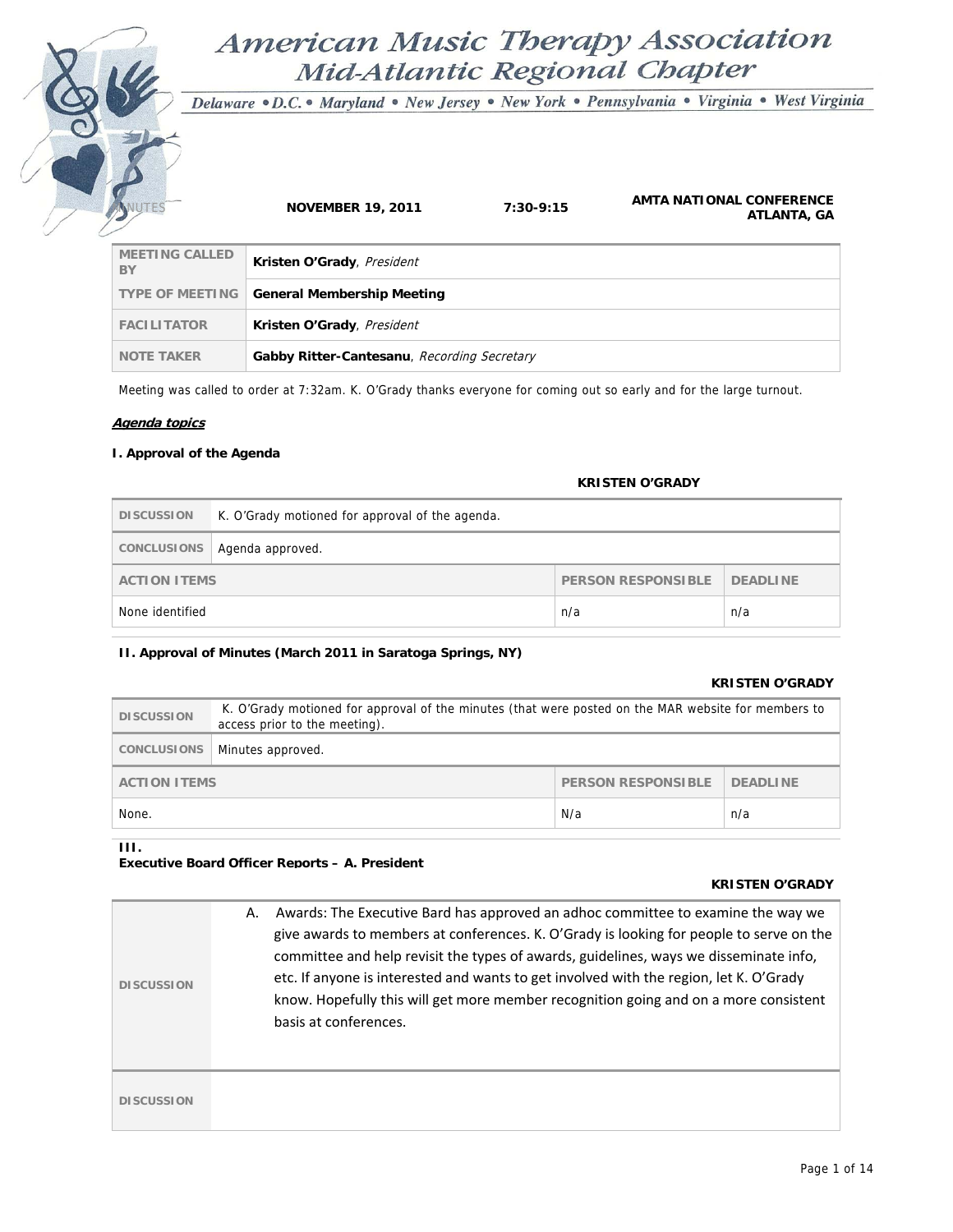|                                                                                                                                                                                                                                                                     | B. AMTA has several awards they give out. AMTA wants more applications and suggestions<br>for awards because they don't get that many recommendations<br>Educators: student scholarships hardly get any applications so please encourage<br>students to apply because it's a really good opportunity.                                                                                                                                                                                   |                           |                 |
|---------------------------------------------------------------------------------------------------------------------------------------------------------------------------------------------------------------------------------------------------------------------|-----------------------------------------------------------------------------------------------------------------------------------------------------------------------------------------------------------------------------------------------------------------------------------------------------------------------------------------------------------------------------------------------------------------------------------------------------------------------------------------|---------------------------|-----------------|
| <b>DISCUSSION</b>                                                                                                                                                                                                                                                   | Hopefully everyone saw the Acronym Implementation Plan on the website. The<br>C.<br>assembly approved this plan last year. If anyone has lingering questions, ask K. O'Grady.<br>The plan goes into place January $1^{st}$ , 2012. At the regional conference, all formats for<br>names on badges, program, etc. will follow the new plan. Also the website is compliant<br>and you'll notice that change.                                                                              |                           |                 |
| <b>DISCUSSION</b>                                                                                                                                                                                                                                                   | Regional presidents have been tasked by Ronna Kaplan to examine the region in terms<br>D.<br>of educational programs that are offered and develop a list of underserved areas of the<br>region where University programs should be established. If there are Universities you<br>have in mind that could have an MT program and benefit the portion of the region, let<br>K. O'Grady know. AMTA is not yet in the steps of approaching the school, but it is in the<br>long term plans. |                           |                 |
| <b>CONCLUSIONS</b>                                                                                                                                                                                                                                                  | None.                                                                                                                                                                                                                                                                                                                                                                                                                                                                                   |                           |                 |
| <b>ACTION ITEMS</b>                                                                                                                                                                                                                                                 |                                                                                                                                                                                                                                                                                                                                                                                                                                                                                         | <b>PERSON RESPONSIBLE</b> | <b>DEADLINE</b> |
| Let K. O'Grady know if you would like to serve on the awards committee.<br>More applications and suggestions needed for AMTA awards.<br>Members.<br>As needed.<br>Names of Universities in underserved areas that could create MT degree<br>programs to K. O'Grady. |                                                                                                                                                                                                                                                                                                                                                                                                                                                                                         |                           |                 |

# **B. President-Elect**

# **JULIE NEAL**

|                                                                                                                                                                                                                                                                             | Thank you for being here this morning. It's early but we appreciate you coming and hearing<br>what's going on in region. |                           |                 |
|-----------------------------------------------------------------------------------------------------------------------------------------------------------------------------------------------------------------------------------------------------------------------------|--------------------------------------------------------------------------------------------------------------------------|---------------------------|-----------------|
| A. Constitution & Bylaw Changes: J. Neal is charged with heading up the Constitution and<br>Bylaws Revision Committee. Current members are G. Verhagen, B. Caclean, D.<br>Benkovitz, B. Miller and N. Hahna. We have a list of tasks from the regional business<br>meeting: |                                                                                                                          |                           |                 |
| <b>DISCUSSION</b>                                                                                                                                                                                                                                                           | 1. Try and find a way to effectively attach our student organization to the region                                       |                           |                 |
| through our constitution and bylaws.                                                                                                                                                                                                                                        |                                                                                                                          |                           |                 |
|                                                                                                                                                                                                                                                                             | 2. Whether or not graduate students can hold office                                                                      |                           |                 |
|                                                                                                                                                                                                                                                                             | 3. Clarifying the archivist position as it has not been separated from the historian<br>position.                        |                           |                 |
|                                                                                                                                                                                                                                                                             |                                                                                                                          |                           |                 |
|                                                                                                                                                                                                                                                                             | All revisions will be presented at the regional conference.                                                              |                           |                 |
| <b>CONCLUSIONS</b>                                                                                                                                                                                                                                                          | None.                                                                                                                    |                           |                 |
| <b>ACTION ITEMS</b>                                                                                                                                                                                                                                                         |                                                                                                                          | <b>PERSON RESPONSIBLE</b> | <b>DEADLINE</b> |
| None identified                                                                                                                                                                                                                                                             | n/a<br>n/a                                                                                                               |                           |                 |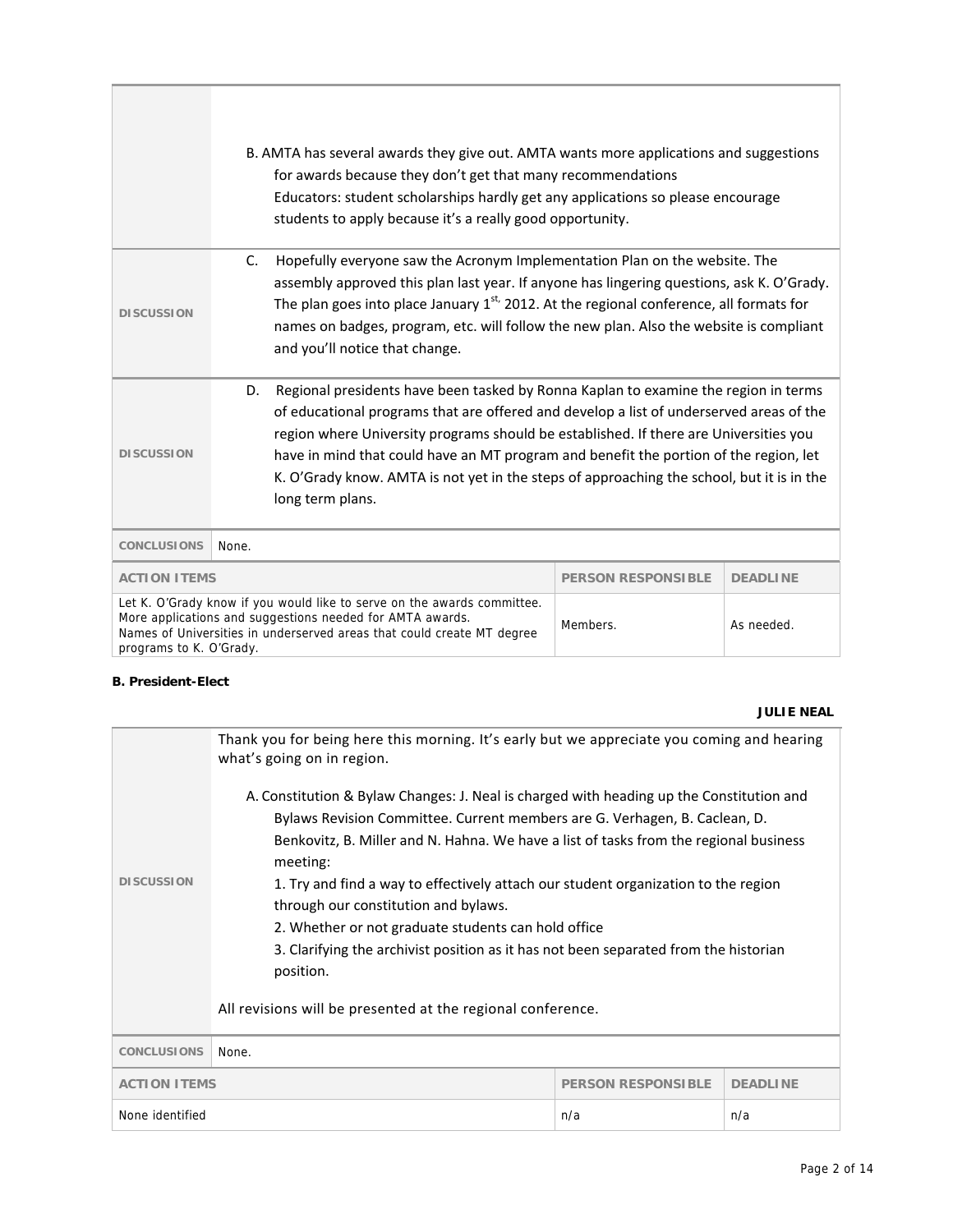# **C. Immediate Past President**

|                     | A. Electronic voting:                                                                                                                                                                                                                                                                                                                                                                                                                                                                                                                                                                                                                                                                                                                                                                                                                                                                                                                                                                                                                                                                                                                                                                                                                                                                                                                                                                                                                                                                                                                                                                                                                                                                                                                                                         |                           |                 |  |
|---------------------|-------------------------------------------------------------------------------------------------------------------------------------------------------------------------------------------------------------------------------------------------------------------------------------------------------------------------------------------------------------------------------------------------------------------------------------------------------------------------------------------------------------------------------------------------------------------------------------------------------------------------------------------------------------------------------------------------------------------------------------------------------------------------------------------------------------------------------------------------------------------------------------------------------------------------------------------------------------------------------------------------------------------------------------------------------------------------------------------------------------------------------------------------------------------------------------------------------------------------------------------------------------------------------------------------------------------------------------------------------------------------------------------------------------------------------------------------------------------------------------------------------------------------------------------------------------------------------------------------------------------------------------------------------------------------------------------------------------------------------------------------------------------------------|---------------------------|-----------------|--|
|                     | As past president, D. Benkovitz is responsible for the next elections. We are seriously                                                                                                                                                                                                                                                                                                                                                                                                                                                                                                                                                                                                                                                                                                                                                                                                                                                                                                                                                                                                                                                                                                                                                                                                                                                                                                                                                                                                                                                                                                                                                                                                                                                                                       |                           |                 |  |
|                     |                                                                                                                                                                                                                                                                                                                                                                                                                                                                                                                                                                                                                                                                                                                                                                                                                                                                                                                                                                                                                                                                                                                                                                                                                                                                                                                                                                                                                                                                                                                                                                                                                                                                                                                                                                               |                           |                 |  |
| <b>DISCUSSION</b>   | considering going to electronic voting.<br>There are two main concerns with this: Anonymity while voting and whether we can<br>ensure only one vote.<br>Thanks to M. Ahola and M. Phillips and others for researching it. Currently we use<br>Constant Contact and they have a means for voting that ensures anonymity and one<br>vote only. We are going to do a test run of some kind of voting or survey hopefully<br>before the MAR conference in Baltimore so we can get a feel for what it's like and iron<br>out any issues.<br>There is concern about a paper ballet for people who don't want to (or can't) vote<br>electronically. Only a hand full of paper newsletters going out at this time. We are<br>thinking of ways to keep anonymity with paper ballets.<br>If the test run works well, we'll be putting before members to vote for a bylaws change<br>to reflect electronic voting.<br>-Question from member: Why aren't we using Survey Monkey?<br>Because we are already on Constant Contact and all names are already in there.<br>M. Ahola and M. Phillips (and others who are tech savvy) recommend Constant<br>Contact. Anyone familiar with this, D. Benkovitz would love to have help.<br>-Comment from member: AMTA board of directors investigated Survey Monkey and<br>felt that wasn't as anonymous as we were comfortable with (looked at it for board<br>ballets).<br>Electronic voting is greener and saves us money because paper ballets are expensive.<br>Expecting higher voter turnout too.<br><b>B. Nominating Committee's Efforts</b><br>Still getting nominating committee together and will report on what it is at MAR<br>Conference in Baltimore. Be thinking about candidates you think would be good in a<br>particular role. |                           |                 |  |
| <b>CONCLUSIONS</b>  | None.                                                                                                                                                                                                                                                                                                                                                                                                                                                                                                                                                                                                                                                                                                                                                                                                                                                                                                                                                                                                                                                                                                                                                                                                                                                                                                                                                                                                                                                                                                                                                                                                                                                                                                                                                                         |                           |                 |  |
| <b>ACTION ITEMS</b> |                                                                                                                                                                                                                                                                                                                                                                                                                                                                                                                                                                                                                                                                                                                                                                                                                                                                                                                                                                                                                                                                                                                                                                                                                                                                                                                                                                                                                                                                                                                                                                                                                                                                                                                                                                               | <b>PERSON RESPONSIBLE</b> | <b>DEADLINE</b> |  |
|                     | Let D. Benkoitz know if you'd like to be on nominating committee.<br>Members.<br>As needed.                                                                                                                                                                                                                                                                                                                                                                                                                                                                                                                                                                                                                                                                                                                                                                                                                                                                                                                                                                                                                                                                                                                                                                                                                                                                                                                                                                                                                                                                                                                                                                                                                                                                                   |                           |                 |  |

### **D. Membership**

# **MARIE GAINSFORD**

|                   | A. The numbers in region really reflect national numbers. Overall, professional membership |
|-------------------|--------------------------------------------------------------------------------------------|
|                   | is down 2% and the student numbers up. There was an overall increase in membership         |
|                   | but it is mostly students.                                                                 |
| <b>DISCUSSION</b> | B. New membership packets will be moving to electronic form to make communication          |
|                   | between us and new members easier.                                                         |
|                   | C. Nothing has been done with podcasting yet but M. Gainsford wants to have an update for  |
|                   | the regional conference. She wants podcasts for CMTE credit.                               |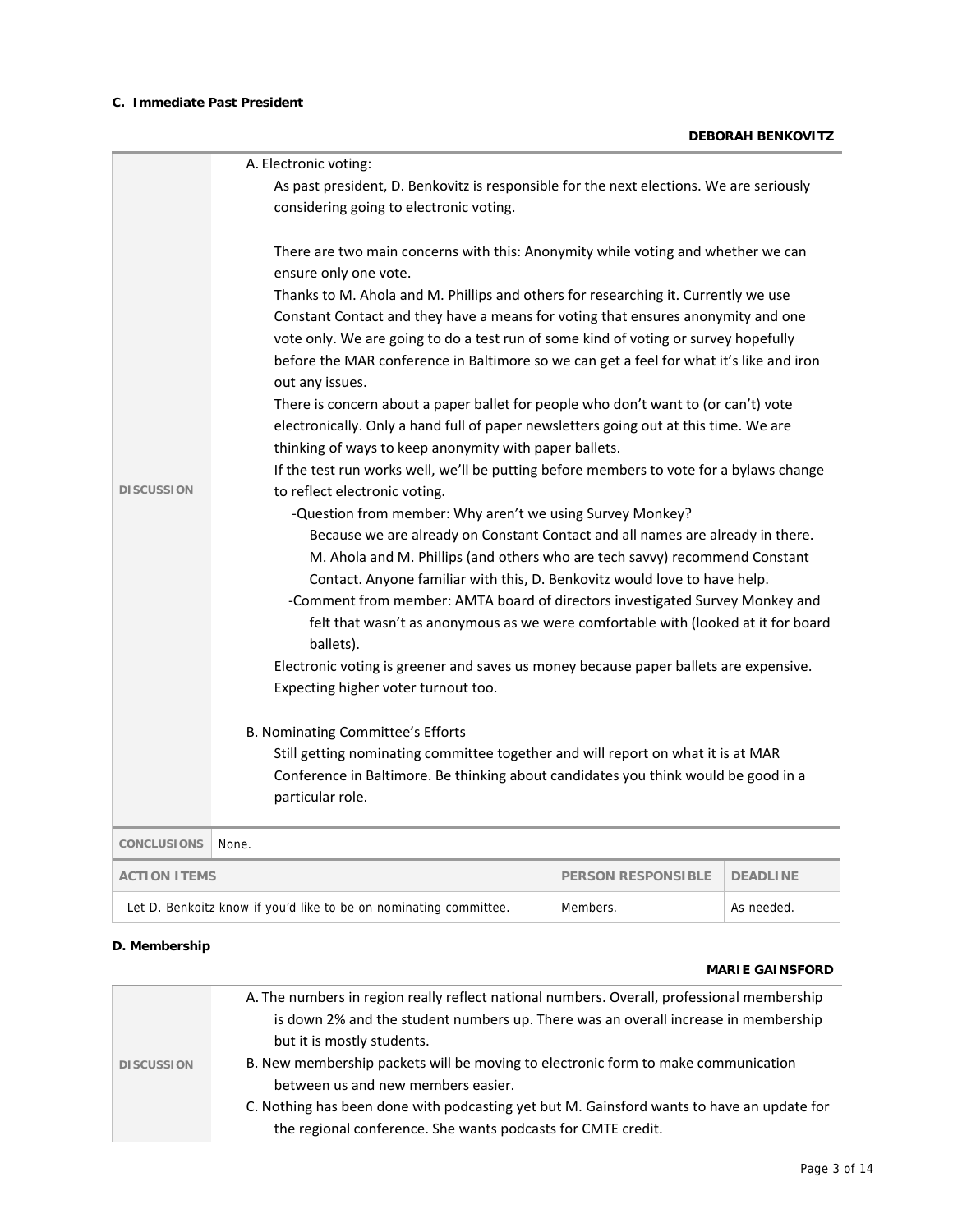|                                                                     | D. M. Gainsford is trying to make disaster relief a more fluid experience by creating a<br>committee. She is asking for representation from each state to be on this committee.<br>Each person would keep contact with people from your state, being able to talk to them<br>if there is a disaster and find out how they could be served. Email M. Gainsford or come<br>see her if you want to be your state rep. The membership support fund is still there and<br>available to help pay AMTA dues if you needed. |  |  |
|---------------------------------------------------------------------|---------------------------------------------------------------------------------------------------------------------------------------------------------------------------------------------------------------------------------------------------------------------------------------------------------------------------------------------------------------------------------------------------------------------------------------------------------------------------------------------------------------------|--|--|
| <b>CONCLUSIONS</b>                                                  | None.                                                                                                                                                                                                                                                                                                                                                                                                                                                                                                               |  |  |
| <b>PERSON RESPONSIBLE</b><br><b>ACTION ITEMS</b><br><b>DEADLINE</b> |                                                                                                                                                                                                                                                                                                                                                                                                                                                                                                                     |  |  |
|                                                                     | Let M. Gainsford know if you'd like to be on Disaster Relief Committee.<br><b>Members</b><br>As needed                                                                                                                                                                                                                                                                                                                                                                                                              |  |  |
| <b>E. ASSEMBLY REPORT</b>                                           |                                                                                                                                                                                                                                                                                                                                                                                                                                                                                                                     |  |  |
| <b>GARY VERHAGEN</b>                                                |                                                                                                                                                                                                                                                                                                                                                                                                                                                                                                                     |  |  |

| <b>DISCUSSION</b>   | A. The Assembly-Elect voted for the Speaker of the Assembly (Brian Abrams), the Assistant<br>Speaker (Annette Whitehead-Pleaux) and two additional Assembly members to serve on<br>the AMTA Board of Directors (Michael Silverman and Ruthlee Adler). Note: Ruthlee has<br>since resigned and Angela Snell has been voted in to take her place.<br>B. Dues announcement: dues are being recommended to remain the same for 2013<br>C. Council for Education and clinical training are changing the guidelines for National Roster<br>Internships. Letters of recommendation were coming in without signatures because<br>they were coming in electronically, so they are changing it to say the letters have to be<br>signed.<br>D. Ethics board: B. York and J. Shrideman were added<br>E. The next assembly meeting is set aside for ETAB to come talk about their<br>recommendation to move to Master's level entry for professionals.<br>There is a second paper in the assembly book this year. $1st$ paper went on<br>a.<br>AMTA's website this year. 2 <sup>nd</sup> will go up after this meeting. This morning's<br>meeting is just for discussion with the membership and you do not have to be<br>on assembly to attend. The advisory board would really like anyone interested<br>to be there.<br>There will be a report in the newsletter with more information<br>b.<br>K. O'Grady: at MAR conference, there will be townhall meeting that is<br>c.<br>unopposed so membership can get answers to questions and for feedback for<br>the move to Master's level. |                           |                 |
|---------------------|-------------------------------------------------------------------------------------------------------------------------------------------------------------------------------------------------------------------------------------------------------------------------------------------------------------------------------------------------------------------------------------------------------------------------------------------------------------------------------------------------------------------------------------------------------------------------------------------------------------------------------------------------------------------------------------------------------------------------------------------------------------------------------------------------------------------------------------------------------------------------------------------------------------------------------------------------------------------------------------------------------------------------------------------------------------------------------------------------------------------------------------------------------------------------------------------------------------------------------------------------------------------------------------------------------------------------------------------------------------------------------------------------------------------------------------------------------------------------------------------------------------------------------------------------------------------------------|---------------------------|-----------------|
| <b>CONCLUSIONS</b>  | None.                                                                                                                                                                                                                                                                                                                                                                                                                                                                                                                                                                                                                                                                                                                                                                                                                                                                                                                                                                                                                                                                                                                                                                                                                                                                                                                                                                                                                                                                                                                                                                         |                           |                 |
| <b>ACTION ITEMS</b> |                                                                                                                                                                                                                                                                                                                                                                                                                                                                                                                                                                                                                                                                                                                                                                                                                                                                                                                                                                                                                                                                                                                                                                                                                                                                                                                                                                                                                                                                                                                                                                               | <b>PERSON RESPONSIBLE</b> | <b>DEADLINE</b> |
| None identified.    | n/a<br>n/a                                                                                                                                                                                                                                                                                                                                                                                                                                                                                                                                                                                                                                                                                                                                                                                                                                                                                                                                                                                                                                                                                                                                                                                                                                                                                                                                                                                                                                                                                                                                                                    |                           |                 |

#### **F. Conference**

# **MIKE VIEGA DISCUSSION**  A. 2012 Update 1. Publically thank the work of N. Galerstein for laying the groundwork. B. Sutton and M. Viega are set to be fluid committees. Working to make conference an exciting education event. 2. Plenary session on Friday and session focuses on honoring Helen Bonny and the work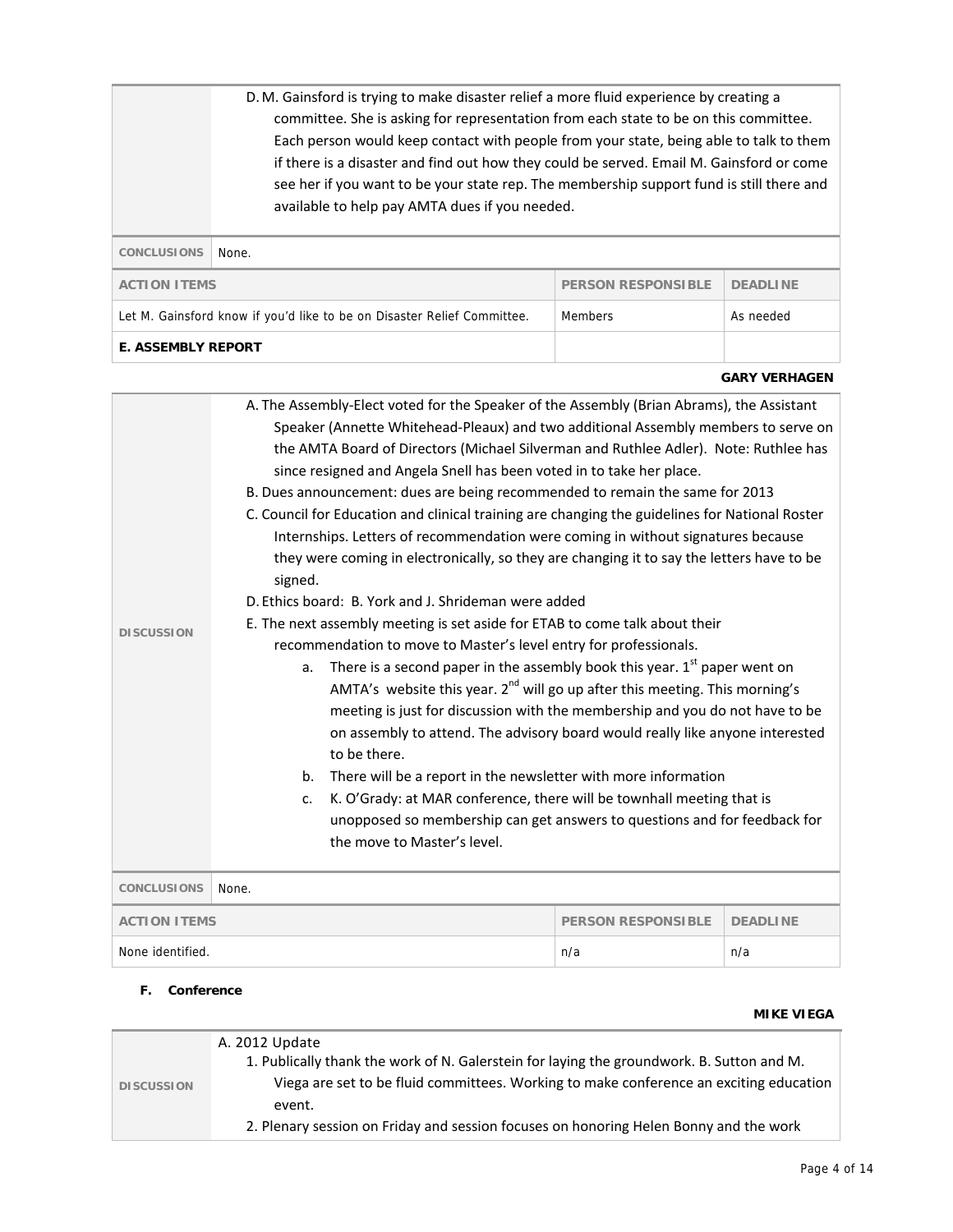| 4. Entertainment committee already has entertainment lined up. Opening will be Musicians<br>of Mercy from the metropolitan DC area. They put on concerts and raise funds for<br>victims of natural disasters. The Junkyard saints, with a full horn section will be at the<br>dessert bar.<br>5. Students service project March 22 <sup>nd</sup> , Thursday morning, students at residential facility for<br>advanced age and hospice care.<br>6. Dates of conference: March 21 <sup>st</sup> to March 24 <sup>th</sup> . CMTEs Thursday and Saturday.<br>Preconference on Wednesday. Email Mike at mikeviega@yahoo.com with questions.<br>7. Question from members: Will there be an email going out to colleges for volunteers? A:<br>Howard University has put together a volunteer list and we have so many volunteers we<br>don't need any more and not looking for more.<br>8. Also did not need to extend call to papers again this year because due to social<br>networking and email blasts we were flooded with proposals this year. Thank you to<br>everyone who sent in.<br>9. Thank you to the regional committees and everyone working hard to make it happen. |  |  |
|------------------------------------------------------------------------------------------------------------------------------------------------------------------------------------------------------------------------------------------------------------------------------------------------------------------------------------------------------------------------------------------------------------------------------------------------------------------------------------------------------------------------------------------------------------------------------------------------------------------------------------------------------------------------------------------------------------------------------------------------------------------------------------------------------------------------------------------------------------------------------------------------------------------------------------------------------------------------------------------------------------------------------------------------------------------------------------------------------------------------------------------------------------------------------|--|--|
| Madelane Ventre, Sierra Stokes and Carol Bush who all knew her personally and her<br>early days of Bonny Method. Carolyn Sonnen will provide music and help organize. We<br>hope it will have nice balance of education and celebrating her memory and legacy.<br>3. Preconference Institute is multicultural. Sung-a Kim: When a paradigm shifts: Therapeutic<br>applications of MT across cultures. Nice group of presenters helping. Trimurthy Sairam-<br>Nada, yoga instructor and MT in India. Dr. Sangeeta Swamy and Noah Shapiro:<br>Receptive MT techniques, assessments and interventions for multicultural MT.                                                                                                                                                                                                                                                                                                                                                                                                                                                                                                                                                     |  |  |

| <b>DISCUSSION</b>                                                   | A. According to our policies and procedures, we are completing a financial review of our<br>operating budget, student account and passages.<br>B. Operating budget: 67,972.59<br>C. Vanguard account: 27,115.89<br>D. If you qualify for reimbursement through your work for MAR, see Noel for forms (if you<br>attended all meetings appropriate for your position) |  |  |
|---------------------------------------------------------------------|----------------------------------------------------------------------------------------------------------------------------------------------------------------------------------------------------------------------------------------------------------------------------------------------------------------------------------------------------------------------|--|--|
| <b>CONCLUSIONS</b>                                                  | None.                                                                                                                                                                                                                                                                                                                                                                |  |  |
| <b>ACTION ITEMS</b><br><b>PERSON RESPONSIBLE</b><br><b>DEADLINE</b> |                                                                                                                                                                                                                                                                                                                                                                      |  |  |
| None identified<br>n/a<br>n/a                                       |                                                                                                                                                                                                                                                                                                                                                                      |  |  |

# **H. GOVERNMENT RELATIONS MARIA FAY**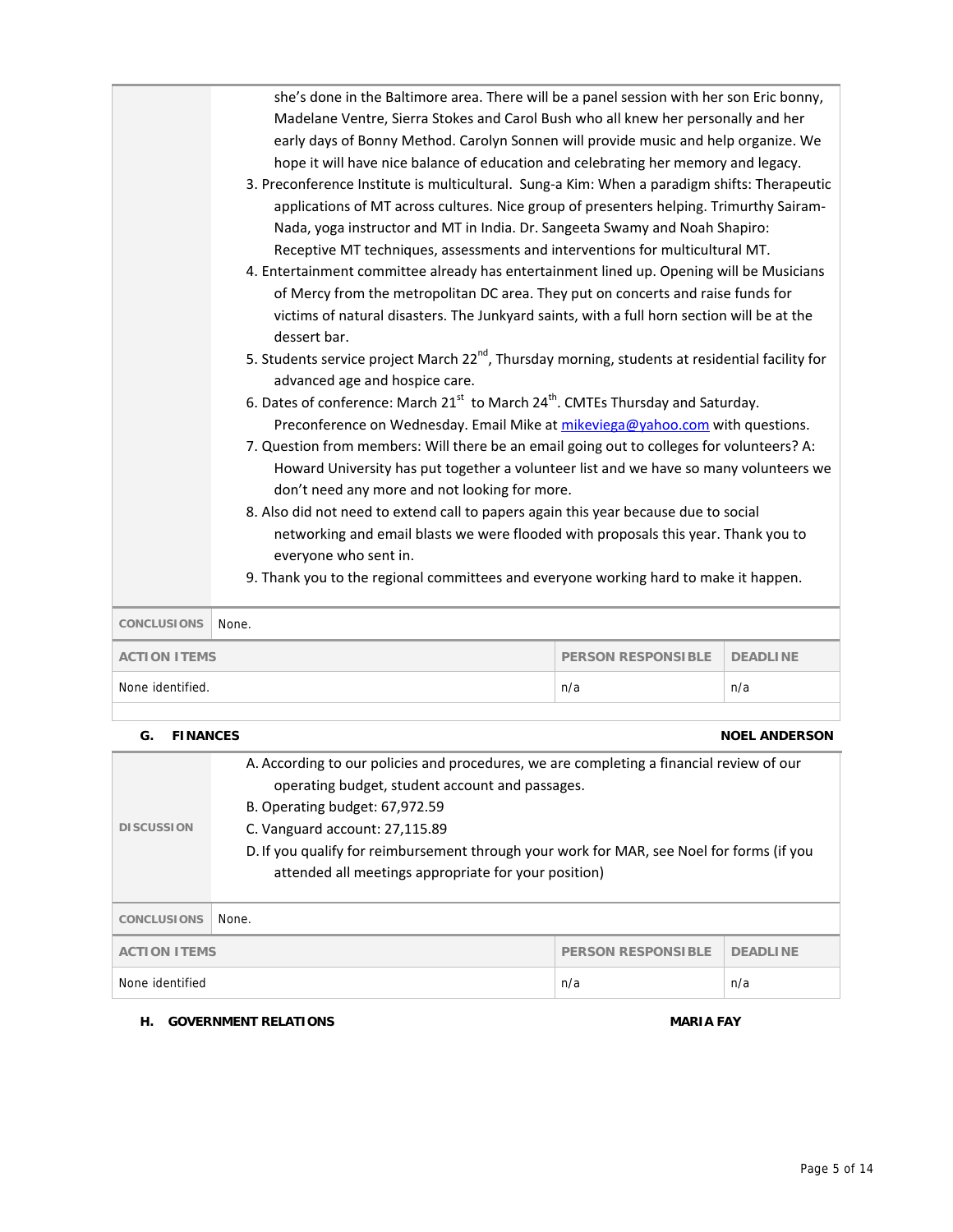# **I. Public Relations**

 $\sim$ 

# **JOHN CARPENTE**

| <b>DISCUSSION</b> | A. Still learning the position. Main initiative trying to figure out new ways to help members<br>promote and advocate for MT. Got about 700 friends/fans on FB page. Other people can<br>join even if not MT. Please post things that are going on with you, give a little review of<br>good MT books, or start a dialogue on something you are working on. Great for MTs and<br>also great for non MTs to get a sense of what we're doing and where we're doing it. Even<br>job openings too. For people who don't get emails from listserv, great way to get info<br>out. |
|-------------------|-----------------------------------------------------------------------------------------------------------------------------------------------------------------------------------------------------------------------------------------------------------------------------------------------------------------------------------------------------------------------------------------------------------------------------------------------------------------------------------------------------------------------------------------------------------------------------|
| <b>DISCUSSION</b> | B. Created a large committee of MAR members throughout region, to get people throughout<br>region to support those in your area. A contact sheet was created: where they work,<br>client group/approach, etc. and once together in a data base John is going to forward it<br>out to all members and also post it on FB so if you need help/support in presenting, etc.<br>you can hopefully find that support, or even find someone to present for you. If you want<br>to be on the list, email John and he can send out the contact sheet and you can be<br>included.     |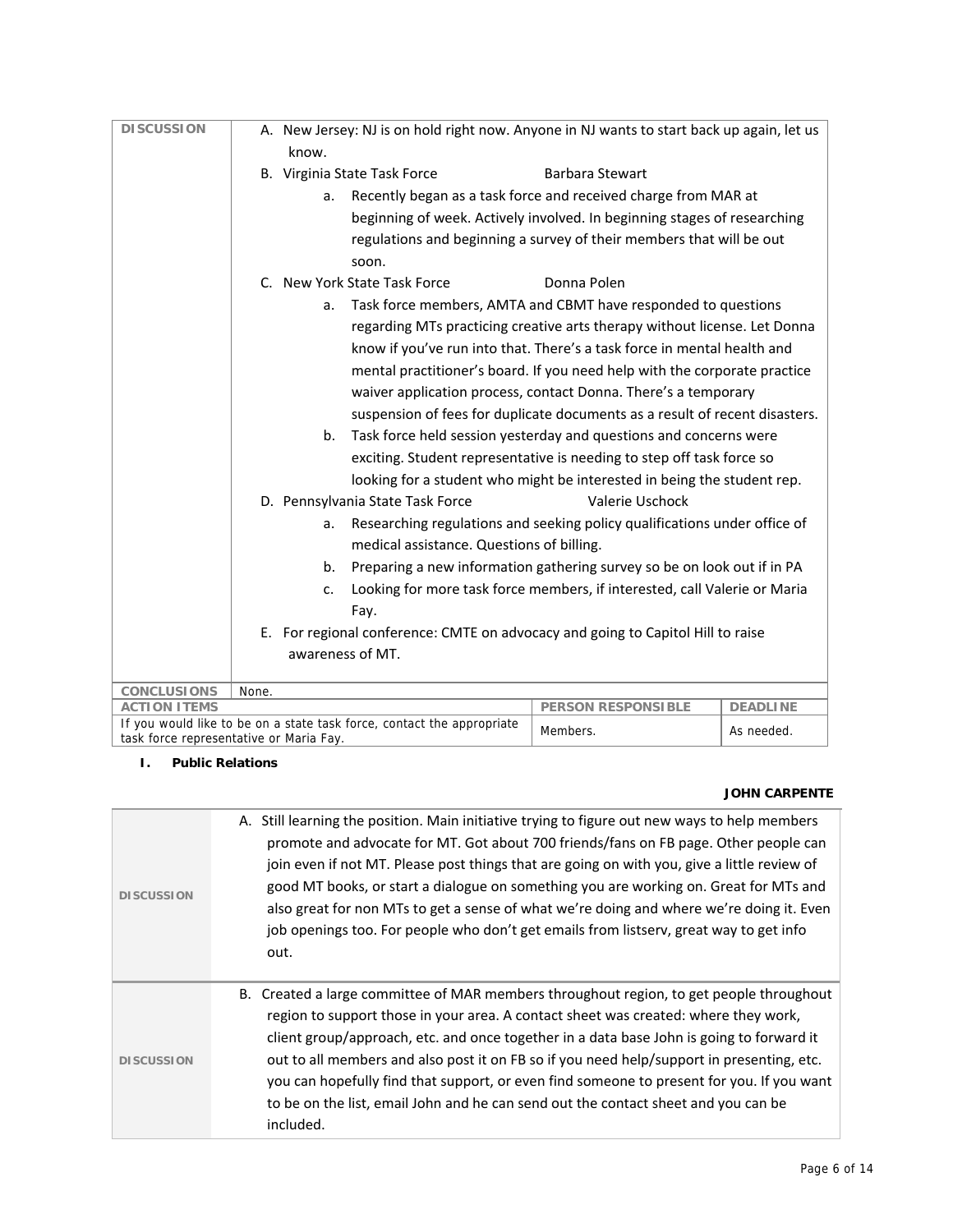|                                                                                                                                                                                    | C. Contact John if you know of other ways to promote the field in our region. |  |            |
|------------------------------------------------------------------------------------------------------------------------------------------------------------------------------------|-------------------------------------------------------------------------------|--|------------|
| <b>CONCLUSIONS</b>                                                                                                                                                                 | None.                                                                         |  |            |
| <b>PERSON RESPONSIBLE</b><br><b>DEADLINE</b><br><b>ACTION ITEMS</b>                                                                                                                |                                                                               |  |            |
| If you want to stay further in contact, join the MAR Facebook page<br>f you would like to be on the PR committee, contact John. If you have PR<br>Members.<br>ideas, contact John. |                                                                               |  | As needed. |

# **J. Student Affairs**

# **NICOLE HAHNA AND EMILY WALSH**

|                     | A. Nicole serves as advisor for the student board and Emily is from Duquesne.             |  |  |  |
|---------------------|-------------------------------------------------------------------------------------------|--|--|--|
|                     | B. Passages: Thank you to all who supported and helped with that. Almost 100 students and |  |  |  |
|                     | professionals attended. Please do come to the next one, we are pretty certain it will be  |  |  |  |
|                     | at Marywood (Scranton, PA).                                                               |  |  |  |
|                     | Emily: fund raising: entirely new student EB this year. Exciting but a little<br>a.       |  |  |  |
| <b>DISCUSSION</b>   | challenging. Transitioned from Yahoo to Google and along with that made                   |  |  |  |
|                     | officer emails so they could be passed down. Some bylaws changes are also in              |  |  |  |
|                     | the works.                                                                                |  |  |  |
|                     | Fund raising: selling tote bags and tshirts tote: \$8, shirt \$5. At Regional will<br>b.  |  |  |  |
|                     | have water bottles with the same symbol. Pay for them at MAR booth.                       |  |  |  |
|                     | Might try to connect passages with the Executive Board Meeting.<br>$C_{\bullet}$          |  |  |  |
|                     |                                                                                           |  |  |  |
| <b>CONCLUSIONS</b>  | None.                                                                                     |  |  |  |
| <b>ACTION ITEMS</b> | <b>DEADLINE</b><br><b>PERSON RESPONSIBLE</b>                                              |  |  |  |
| None identified     | n/a<br>n/a                                                                                |  |  |  |

# **K. HISTORIAN**

# **CAROL SHULTIS**

| <b>DISCUSSION</b>                                                         | A. Working on contacting past presidents and getting that into archives<br>B. Will repeat request to all of you, if you have been around a while and have photographs<br>you can scan and send digitally, would love to add to archives. Consider looking in your<br>files for these. If you have other things and aren't sure if of historical value contact her<br>or Barb Wheeler. |  |  |
|---------------------------------------------------------------------------|---------------------------------------------------------------------------------------------------------------------------------------------------------------------------------------------------------------------------------------------------------------------------------------------------------------------------------------------------------------------------------------|--|--|
| <b>CONCLUSIONS</b>                                                        | None.                                                                                                                                                                                                                                                                                                                                                                                 |  |  |
| <b>PERSON RESPONSIBLE</b><br><b>ACTION ITEMS</b><br><b>DEADLINE</b>       |                                                                                                                                                                                                                                                                                                                                                                                       |  |  |
| Send old photographs and info to Carol or Barb.<br>Members.<br>As needed. |                                                                                                                                                                                                                                                                                                                                                                                       |  |  |

# **L. ARCHIVIST**

### **BARB WHEELER**

| <b>DISCUSSION</b> | A. Took over from Sr Donna Beck who did a fabulous job. Archives are housed at Duquesne. |
|-------------------|------------------------------------------------------------------------------------------|
|                   | There are actual documents from our history and right now they are being scanned so      |
|                   | we'll have digital copies also. We only have things because members save things that     |
|                   | are important. If you have things let us know about them. We should be keeping           |
|                   | important email communications, PR things, conference items (where there are, MAR        |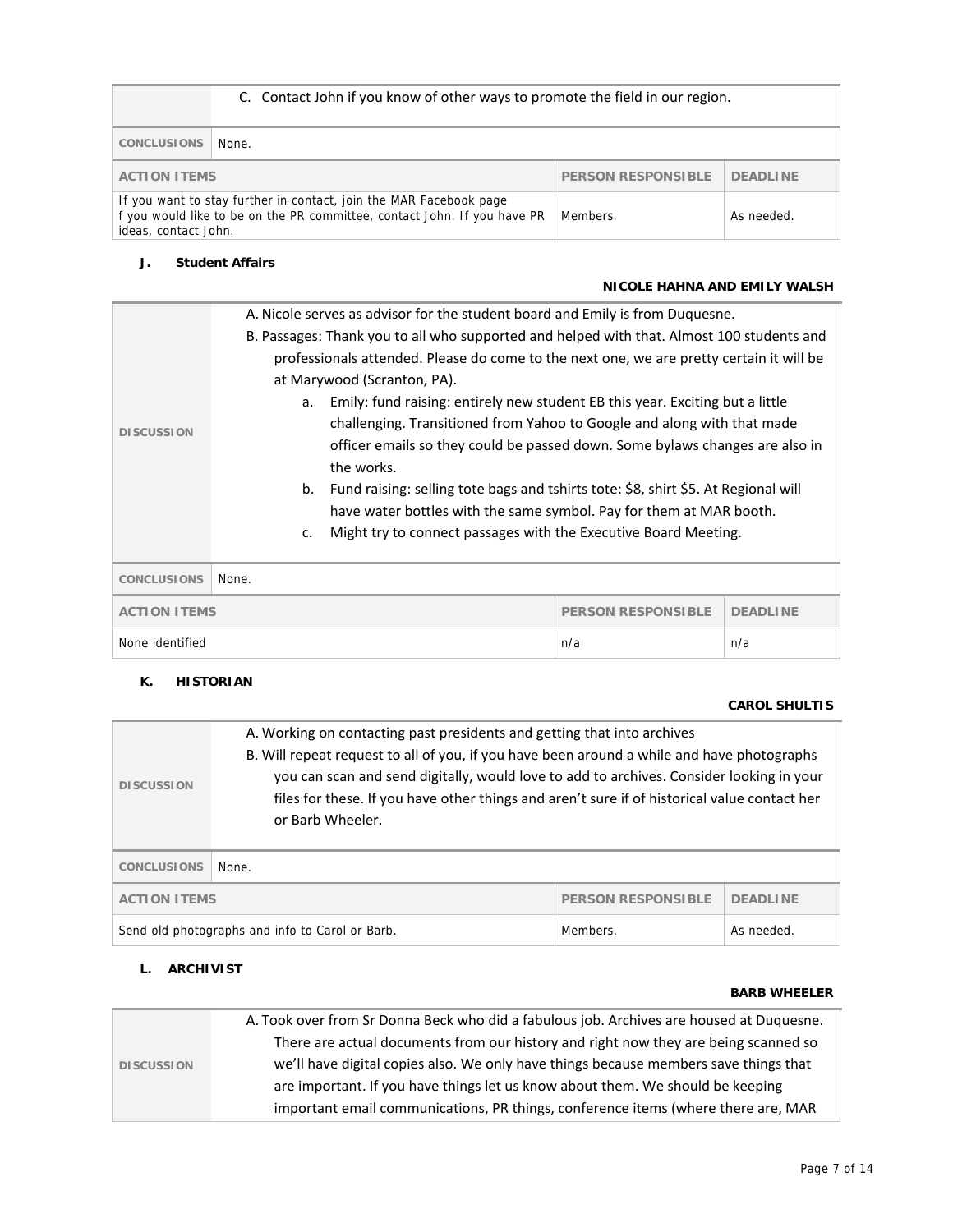|                                                                | members presenting, etc.). |  |  |
|----------------------------------------------------------------|----------------------------|--|--|
| CONCLUSIONS                                                    | None.                      |  |  |
| <b>PERSON RESPONSIBLE</b><br>DEADLINE<br><b>ACTION ITEMS</b>   |                            |  |  |
| Send items to Barb for the archives.<br>Members.<br>As needed. |                            |  |  |

### **IV. AMTA Committee Reports**

# **A. ACADEMIC PROGRAM APPROVAL EVELYN SELESKY DISCUSSION**  A. Reapproved 12 institutions offering MT degrees, including 4 new programs. B. The committee has the leadership of 2 co-chairs now C. APAC is in full support for the process of moving towards Master's level as proposed by ETAB D. 10:45 today any educators, internship supervisors, etc. can attend a roundtable discussion E. At MAR there will be roundtables for educators and internship directors **CONCLUSIONS** None. **ACTION ITEMS** PERSON RESPONSIBLE DEADLINE None identified n/a n/a

# **B. AFFILIATE RELATIONS CONSUMING ALTERATIONS**

| <b>DISCUSSION</b>   | A. The committee works on positive and eduactional relationships with organizations that<br>are not MT related, such as OT, PT, Psych, Medical, etc.<br>B. We spent our meeting develping a survey that will be coming out on Survey Monkey<br>and also looked at linking to websites of other organizations so they put us on their<br>websites, etc. |  |  |
|---------------------|--------------------------------------------------------------------------------------------------------------------------------------------------------------------------------------------------------------------------------------------------------------------------------------------------------------------------------------------------------|--|--|
| <b>CONCLUSIONS</b>  | None.                                                                                                                                                                                                                                                                                                                                                  |  |  |
| <b>ACTION ITEMS</b> | <b>PERSON RESPONSIBLE</b><br><b>DEADLINE</b>                                                                                                                                                                                                                                                                                                           |  |  |
| None identified.    | n/a<br>n/a                                                                                                                                                                                                                                                                                                                                             |  |  |

#### **C.** AMTA BOARD OF DIRECTORS **RUTHLEE ADLER, BRIAN ABRAMS & CATHY MURPHY**

|                   | A. Board meetings throughout conference and will hear a lot of work at general           |
|-------------------|------------------------------------------------------------------------------------------|
|                   | membership meeting. We have voted to have a review panel for the Volts award?            |
|                   | B. Podcasts are continuing-concerns voiced are being looked at by a workgroup            |
|                   | This was a grass roots effort that came from membership so share your<br>a.              |
|                   | concerns so the board can act on it                                                      |
|                   | C. Diversity task force work will continue                                               |
|                   | Ruthlee Adler is on this committee. If you have any input, please contact<br>a.          |
| <b>DISCUSSION</b> | her.                                                                                     |
|                   | D. Looking at a long term financial planning task group working to ensure AMTA is        |
|                   | financially stable and revenue doesn't only come from members. Looking at current        |
|                   | funds, grants, advanced giving, growing membership, etc., AMTA is in a good              |
|                   | financial place. Contributions have stayed level despite the economic downturn.          |
|                   | E. We would like to reiterate that assembly meetings and board of directors meetings are |
|                   | open to everyone and you can learn a lot                                                 |
|                   |                                                                                          |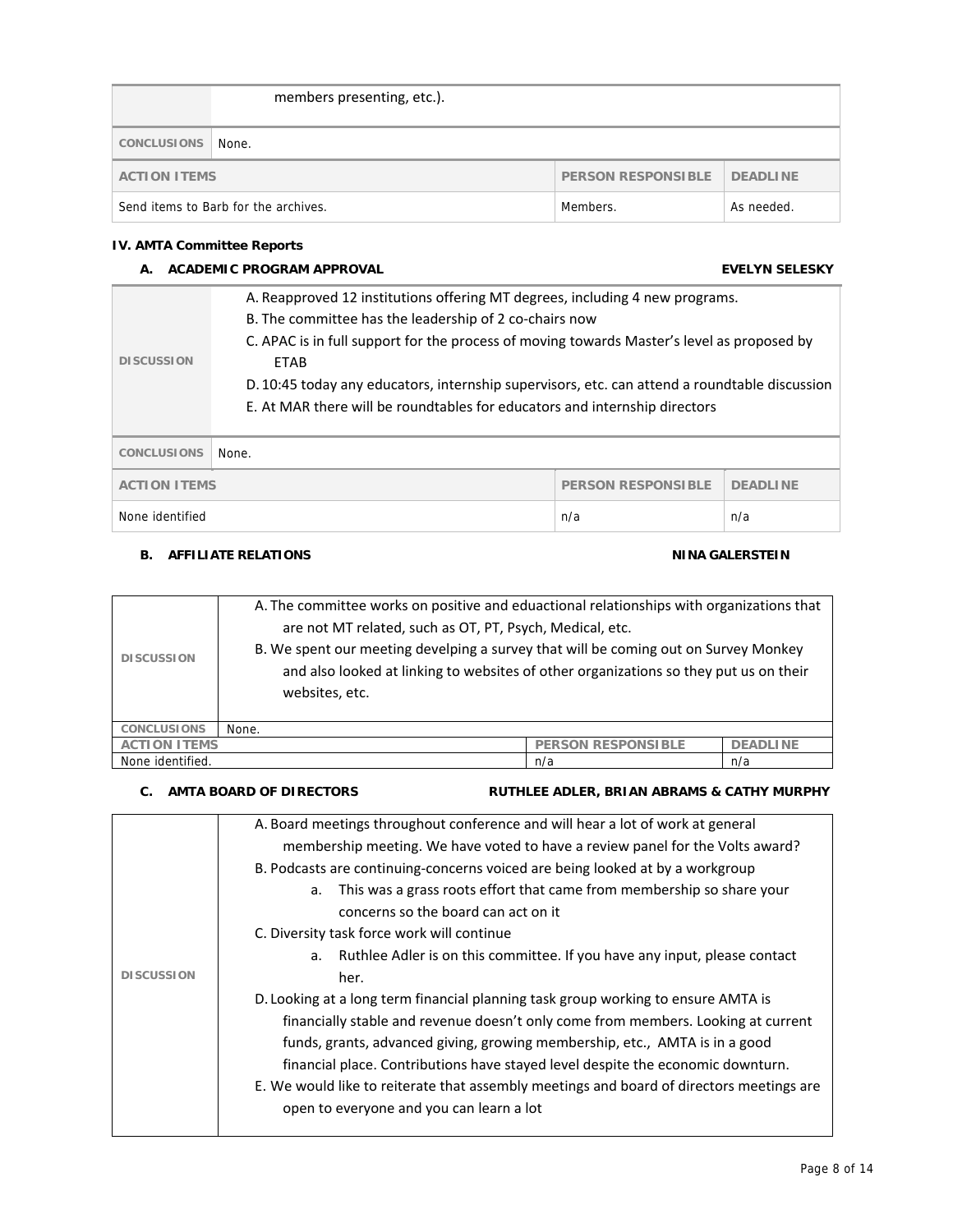| None.<br><b>CONCLUSIONS</b>                  |                           |               |
|----------------------------------------------|---------------------------|---------------|
| ION ITEMS<br>ACTI                            | <b>PERSON RESPONSIBLE</b> | .I NI<br>DE.  |
| Contact the Board with concerns and comments | Members                   | needed.<br>As |

## **D. Association Internship Approval**

# **THERESA MCMANUS**

|                                                                                                                                                             | A. Met and have some reminders for people: If you have a NRI and you're the director, you     |            |                 |  |  |
|-------------------------------------------------------------------------------------------------------------------------------------------------------------|-----------------------------------------------------------------------------------------------|------------|-----------------|--|--|
|                                                                                                                                                             | need to fill out annual reports at the end of the year and send them to your                  |            |                 |  |  |
|                                                                                                                                                             | representative (Theresa). We are trying to get that moved to Survey Monkey.                   |            |                 |  |  |
|                                                                                                                                                             | B. Encourage interns to get the "Welcome to Professional World Packet" and when they get      |            |                 |  |  |
|                                                                                                                                                             | the packet, they'll get a 6 month post eval form, ask them to keep it and fill it out.        |            |                 |  |  |
| <b>DISCUSSION</b>                                                                                                                                           | C. If teaching MT students, please encourage prospective interns to ask for philosophy of MT  |            |                 |  |  |
|                                                                                                                                                             | from the director and facility.                                                               |            |                 |  |  |
|                                                                                                                                                             | D. Any site specific requirements (needing fingerprints, tb tests, etc.) please make sure you |            |                 |  |  |
|                                                                                                                                                             | are very clear on the application: who would have to pay for these, etc.                      |            |                 |  |  |
|                                                                                                                                                             | E. Elizabeth Haley had her internship site approved at Eastern Psychiatric Hospital-          |            |                 |  |  |
|                                                                                                                                                             | congratulations                                                                               |            |                 |  |  |
|                                                                                                                                                             |                                                                                               |            |                 |  |  |
| <b>CONCLUSIONS</b>                                                                                                                                          | None.                                                                                         |            |                 |  |  |
| <b>ACTION ITEMS</b><br><b>PERSON RESPONSIBLE</b>                                                                                                            |                                                                                               |            | <b>DEADLINE</b> |  |  |
| NRI directors, remember to fill out annual reports.<br>Interns obtain Welcome to Professional World packets and fill out 6<br>Members.<br>month post evals. |                                                                                               | As needed. |                 |  |  |

# **E. Continuing Education**

# **LAURIE KEOUGH**

| <b>DISCUSSION</b>  | accepted so we had 4 institutes and 28 CMTEs. When you sign in for CBMTs we ask for<br>certification number. Please use your certification number. If you do not know it, you<br>can use the last four of your social, but someone at CBMT has to manually look up your<br>CBMT number in that case.<br>B. CBMT came and visited and brought codes and scope of practice. No major changes for<br>this year, minor wording changes only. The big thing is the new website and new forms<br>on the website. We are moving to go green. Eventually we want to go towards all<br>electronic so we can submit our credits online and keep track of where we are in our<br>certification cycle. No deadline on that but we are moving towards it.<br>C. Ethics requirement reviewed (3 credit within 5 year cycle). It's acceptable as long as it is<br>related to the scope of practice, can't be related to your job. Teaching and presenting in<br>ethics does not count. Has to be something you actually participate in and receive<br>training in, not part of your job requirements. |     |     |
|--------------------|----------------------------------------------------------------------------------------------------------------------------------------------------------------------------------------------------------------------------------------------------------------------------------------------------------------------------------------------------------------------------------------------------------------------------------------------------------------------------------------------------------------------------------------------------------------------------------------------------------------------------------------------------------------------------------------------------------------------------------------------------------------------------------------------------------------------------------------------------------------------------------------------------------------------------------------------------------------------------------------------------------------------------------------------------------------------------------------|-----|-----|
| <b>CONCLUSIONS</b> | None.                                                                                                                                                                                                                                                                                                                                                                                                                                                                                                                                                                                                                                                                                                                                                                                                                                                                                                                                                                                                                                                                                  |     |     |
|                    | <b>ACTION ITEMS</b><br><b>PERSON RESPONSIBLE</b><br><b>DEADLINE</b>                                                                                                                                                                                                                                                                                                                                                                                                                                                                                                                                                                                                                                                                                                                                                                                                                                                                                                                                                                                                                    |     |     |
| None identified    |                                                                                                                                                                                                                                                                                                                                                                                                                                                                                                                                                                                                                                                                                                                                                                                                                                                                                                                                                                                                                                                                                        | n/a | n/a |
|                    |                                                                                                                                                                                                                                                                                                                                                                                                                                                                                                                                                                                                                                                                                                                                                                                                                                                                                                                                                                                                                                                                                        |     |     |

# **F. EMPLOYMENT AND PUBLIC RELATIONS JOHN CARPENTE**

| <b>DISCUSSION</b> | A. Looking at how to best find someone and their qualifications. Materials to help MT |
|-------------------|---------------------------------------------------------------------------------------|
|                   | promote and advocate. One of things disucssed is revamping brochures and              |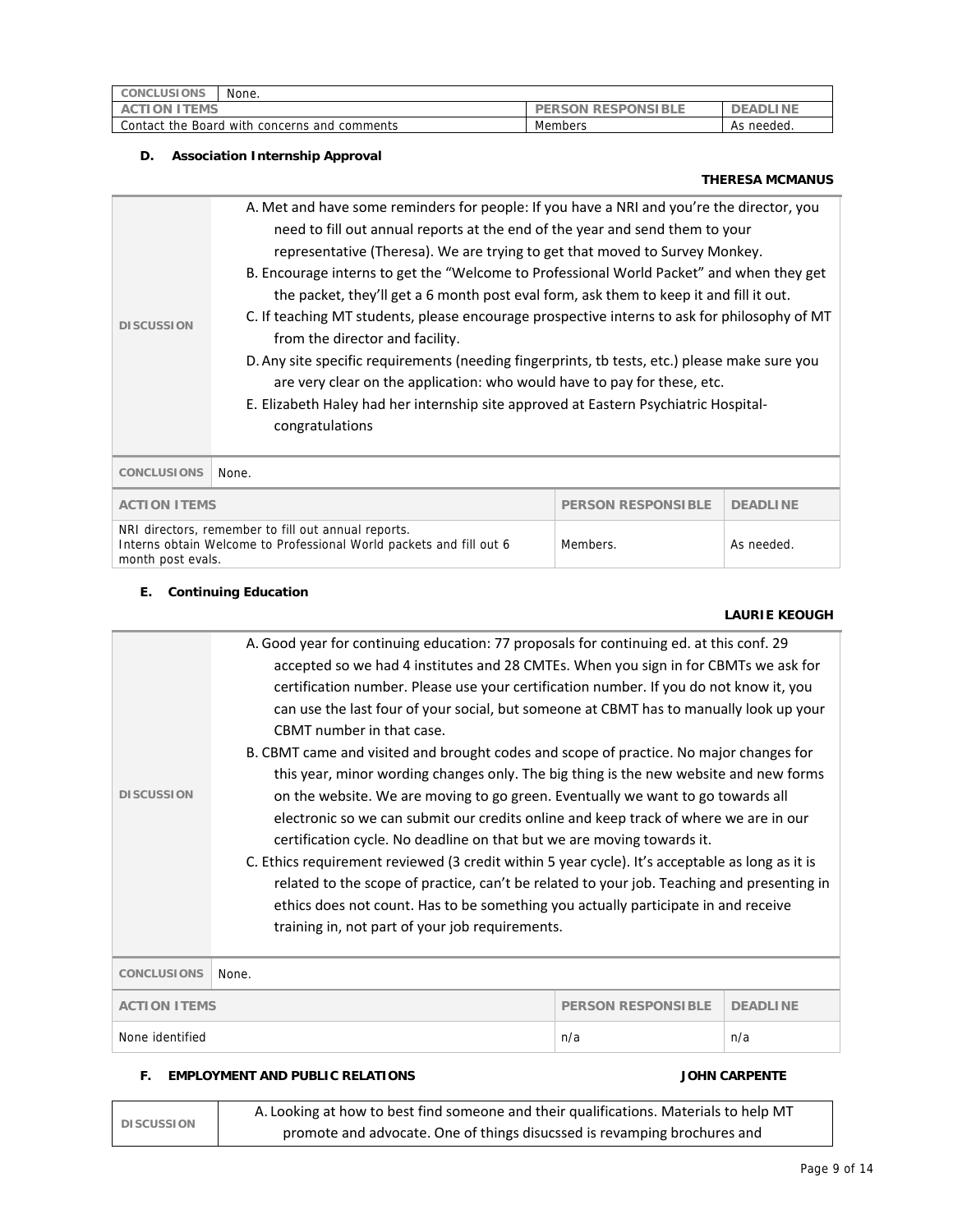|                                    |                                                                                   | materials. Going to adopt some sort of mentoring presentation system and put it         |                                                                                |                 |
|------------------------------------|-----------------------------------------------------------------------------------|-----------------------------------------------------------------------------------------|--------------------------------------------------------------------------------|-----------------|
|                                    | online. Potentially be a section on website for MTs and employers looking to hire |                                                                                         |                                                                                |                 |
|                                    |                                                                                   | MTs. Link will easily naviagate them around the website.                                |                                                                                |                 |
|                                    |                                                                                   | B. Targeting of high schools: talked about cold calling and going into high schools and |                                                                                |                 |
|                                    | turning them on to our profession. Have to get into the guidance counselors and   |                                                                                         |                                                                                |                 |
|                                    |                                                                                   | going to their conferences and also attending conferences of other disciplines and      |                                                                                |                 |
|                                    |                                                                                   | setting up relationships with them. Maybe trade exhibit booths. Also trying to get      |                                                                                |                 |
|                                    |                                                                                   | college MT students now to create videos on how great it is to be an MT student and     |                                                                                |                 |
|                                    | put them on youtube or AMTA sites so prospective students can see them. Student   |                                                                                         |                                                                                |                 |
|                                    |                                                                                   | organizations of AMTA can do this.                                                      |                                                                                |                 |
|                                    |                                                                                   | C. Question from members: One of the missing links with educators and recruiting is,    |                                                                                |                 |
|                                    |                                                                                   | have students seen an MT work? Response: Wants to foster community of MTs               |                                                                                |                 |
|                                    |                                                                                   | where potential HS students could come in and watch. Way to get a network               |                                                                                |                 |
|                                    |                                                                                   | together would be ideal. Not even limited to HS students, great idea and comes up all   |                                                                                |                 |
|                                    |                                                                                   | the time for prospective students.                                                      |                                                                                |                 |
|                                    | а.                                                                                |                                                                                         | Some sort of database could be created through the membership so there is      |                 |
|                                    |                                                                                   |                                                                                         | a list of places that can accept volunteers. Marie Gainsford will look into    |                 |
|                                    |                                                                                   | this.                                                                                   |                                                                                |                 |
|                                    | b.                                                                                |                                                                                         | Comment from membership: It's kind of labor intensive to have visitors         |                 |
|                                    |                                                                                   | (confidentiality, liability, etc.). Could we invite people to watch MT videos,          |                                                                                |                 |
|                                    |                                                                                   | perhaps have hot spots around region where people can watch these                       |                                                                                |                 |
|                                    |                                                                                   | videos. Also when a person goes on a visit, sessions can be cancelled and               |                                                                                |                 |
|                                    |                                                                                   | there can be lots of variables. Videos would make very private events less              |                                                                                |                 |
|                                    |                                                                                   | difficult.                                                                              |                                                                                |                 |
|                                    | c.                                                                                |                                                                                         | Comment: But that problem doesn't exist at all locations. But that can         |                 |
|                                    |                                                                                   | narrow it down to only a few settings.                                                  |                                                                                |                 |
|                                    | d.                                                                                |                                                                                         | Brian Abrams: Membership sees pros and cons to both. Let Marie look into       |                 |
|                                    |                                                                                   | it.                                                                                     |                                                                                |                 |
|                                    | e.                                                                                |                                                                                         | K. O'Grady: We would like to continue this discussion, but it should be        |                 |
|                                    |                                                                                   |                                                                                         | moved to the FB page or other arena because we want to make sure               |                 |
|                                    |                                                                                   | everyone has time to present.                                                           |                                                                                |                 |
|                                    | f.                                                                                |                                                                                         | Comment from members: If you're not on FB, is there a way for things on FB     |                 |
|                                    |                                                                                   |                                                                                         | to go on the website rather than only on FB. Feels like there's a lot going on |                 |
|                                    |                                                                                   |                                                                                         | now on FB, and would like the board to consider a way for us still not on FB   |                 |
|                                    | to stay connected.                                                                |                                                                                         |                                                                                |                 |
|                                    |                                                                                   |                                                                                         |                                                                                |                 |
| CONCLUSIONS<br><b>ACTION ITEMS</b> | None.                                                                             |                                                                                         | <b>PERSON RESPONSIBLE</b>                                                      | <b>DEADLINE</b> |
| None identified.                   |                                                                                   |                                                                                         | n/a                                                                            | n/a             |

# **G.** GOVERNMENT RELATIONS **MARIA FAY**

|                   | A. ND and NV recently got licensure (big news). Senator Mo Dennis? came and very   |
|-------------------|------------------------------------------------------------------------------------|
|                   | inspiring how he used music to get the bill to go through and sway people who were |
|                   | on the edge. Currently 35 active task forces in the nation and 2012 aniticpating   |
| <b>DISCUSSION</b> | introduction of licensure regulations in, GA, HI, NC and OK. And introduction of   |
|                   | legislature in CO, IN, NC and WA. Overall MT is being more recognized at the state |
|                   | level.                                                                             |
|                   | B. AMTA continues its work with congress.                                          |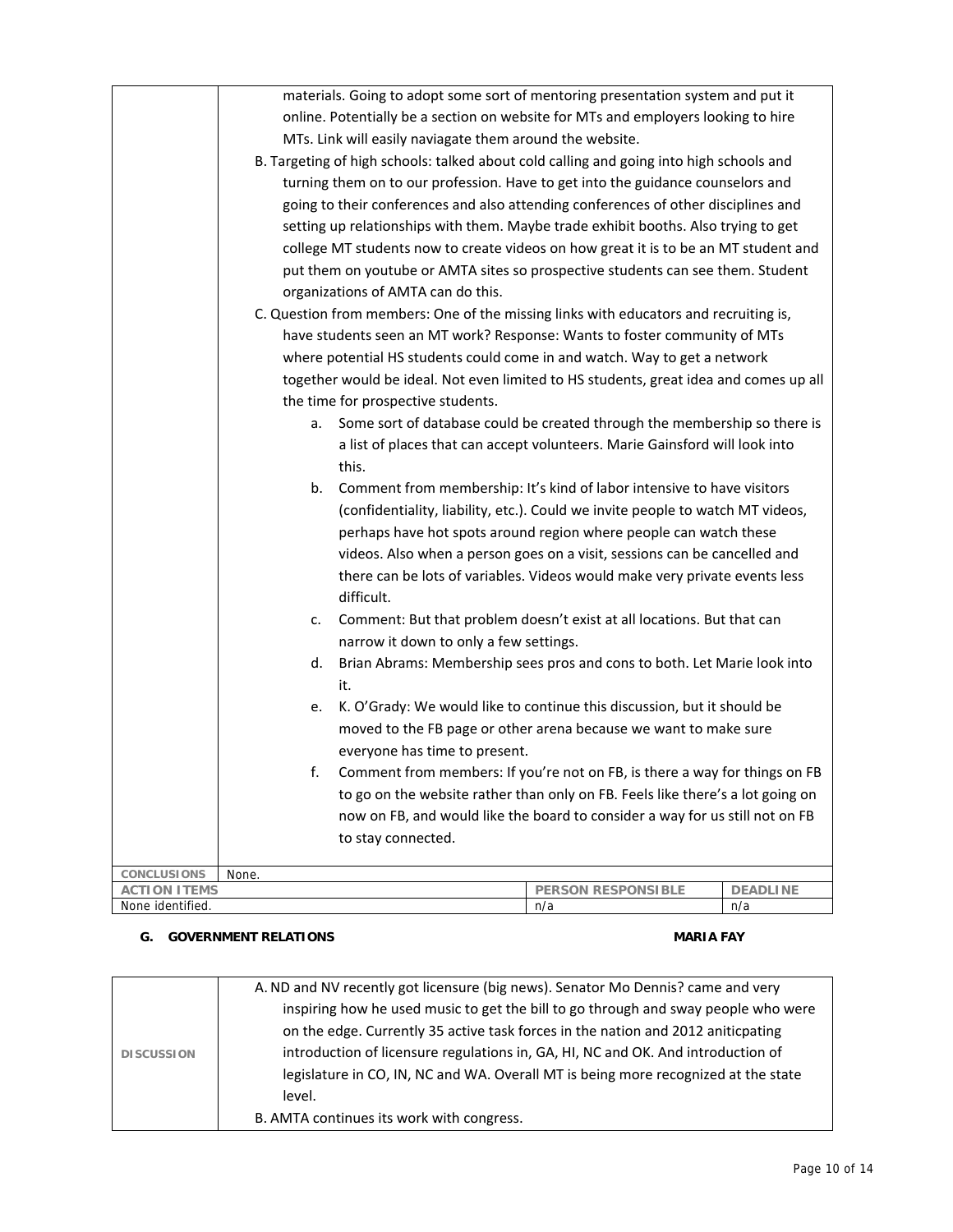|                     | C. MT has been selected to receive standalone occupational classification with the<br>Department of Labor. MT is actually now listed as a profession with the Department<br>of Labor.<br>D. 3rd annual Substance Abuse and Mental Health Service Administration sponsored<br>National Children's Mental Health Awareness Day, May 9th. Go into your community<br>and advocate on that day.<br>E. Advocacy day is April 16 and 17th $-$ go to the hill and advocate. |  |  |
|---------------------|---------------------------------------------------------------------------------------------------------------------------------------------------------------------------------------------------------------------------------------------------------------------------------------------------------------------------------------------------------------------------------------------------------------------------------------------------------------------|--|--|
| <b>CONCLUSIONS</b>  | None.                                                                                                                                                                                                                                                                                                                                                                                                                                                               |  |  |
| <b>ACTION ITEMS</b> | <b>PERSON RESPONSIBLE</b><br><b>DEADLINE</b>                                                                                                                                                                                                                                                                                                                                                                                                                        |  |  |
|                     | Advocate for the profession<br>Members.<br>As needed.                                                                                                                                                                                                                                                                                                                                                                                                               |  |  |

# **H. International Relations**

#### **FLOSSIE IERARDI**

| <b>DISCUSSION</b>   | appropriate ways. Small things: President's reception now president's international<br>reception and international guests got a special invitation and welcome. First<br>international poster session this year. Looking at making that an annual event at this<br>conference.<br>B. There may be a call for posters some time soon. International conference is coming up.<br>Canadian Association's conference is May 3-5. Others are on the World Federation<br>website. Finland and Greece in June. Bangkok in July. European Congress in Norway in<br>2013. World Federation in Vienna Austria in July, 2014. August 9-11 Montclair State 2 <sup>nd</sup><br>International Health and Humanities (music, health and humanities topic). Symposium<br>on hip hop, counseling, and therapy at Fordum-in the Bronx on February 21 <sup>st</sup> .<br>C. Major task to assist international students and in the meeting that occurred, yesterday<br>had some educators and supervisors in the committee and talked about how<br>international students are supported at clinical placements. Put out an informal survey<br>to educators about how they deal with this issue so soon internship supervisors could<br>receive some guidelines about it. When there are serious issues with challenging<br>populations (when students have to discuss these things with supervisors) this could be<br>even more difficult to get support from supervisors.<br>D. Also Encouraging programs and presentations, on diversity at conferences. |                           |                 |  |  |
|---------------------|-----------------------------------------------------------------------------------------------------------------------------------------------------------------------------------------------------------------------------------------------------------------------------------------------------------------------------------------------------------------------------------------------------------------------------------------------------------------------------------------------------------------------------------------------------------------------------------------------------------------------------------------------------------------------------------------------------------------------------------------------------------------------------------------------------------------------------------------------------------------------------------------------------------------------------------------------------------------------------------------------------------------------------------------------------------------------------------------------------------------------------------------------------------------------------------------------------------------------------------------------------------------------------------------------------------------------------------------------------------------------------------------------------------------------------------------------------------------------------------------------------------------------------------------|---------------------------|-----------------|--|--|
|                     |                                                                                                                                                                                                                                                                                                                                                                                                                                                                                                                                                                                                                                                                                                                                                                                                                                                                                                                                                                                                                                                                                                                                                                                                                                                                                                                                                                                                                                                                                                                                         |                           |                 |  |  |
| CONCLUSIONS         | None.                                                                                                                                                                                                                                                                                                                                                                                                                                                                                                                                                                                                                                                                                                                                                                                                                                                                                                                                                                                                                                                                                                                                                                                                                                                                                                                                                                                                                                                                                                                                   |                           |                 |  |  |
| <b>ACTION ITEMS</b> |                                                                                                                                                                                                                                                                                                                                                                                                                                                                                                                                                                                                                                                                                                                                                                                                                                                                                                                                                                                                                                                                                                                                                                                                                                                                                                                                                                                                                                                                                                                                         | <b>PERSON RESPONSIBLE</b> | <b>DEADLINE</b> |  |  |

# **I. Judicial Review**

### **EVELYN SELESKY**

| <b>DISCUSSION</b>                                                   | E. Selesky shared that there is no new business at this time. |  |  |
|---------------------------------------------------------------------|---------------------------------------------------------------|--|--|
| CONCLUSIONS                                                         | None.                                                         |  |  |
| <b>PERSON RESPONSIBLE</b><br><b>DEADLINE</b><br><b>ACTION ITEMS</b> |                                                               |  |  |
| None identified<br>n/a<br>n/a                                       |                                                               |  |  |

# **J. Membership**

# **MARIE GAINSFORD**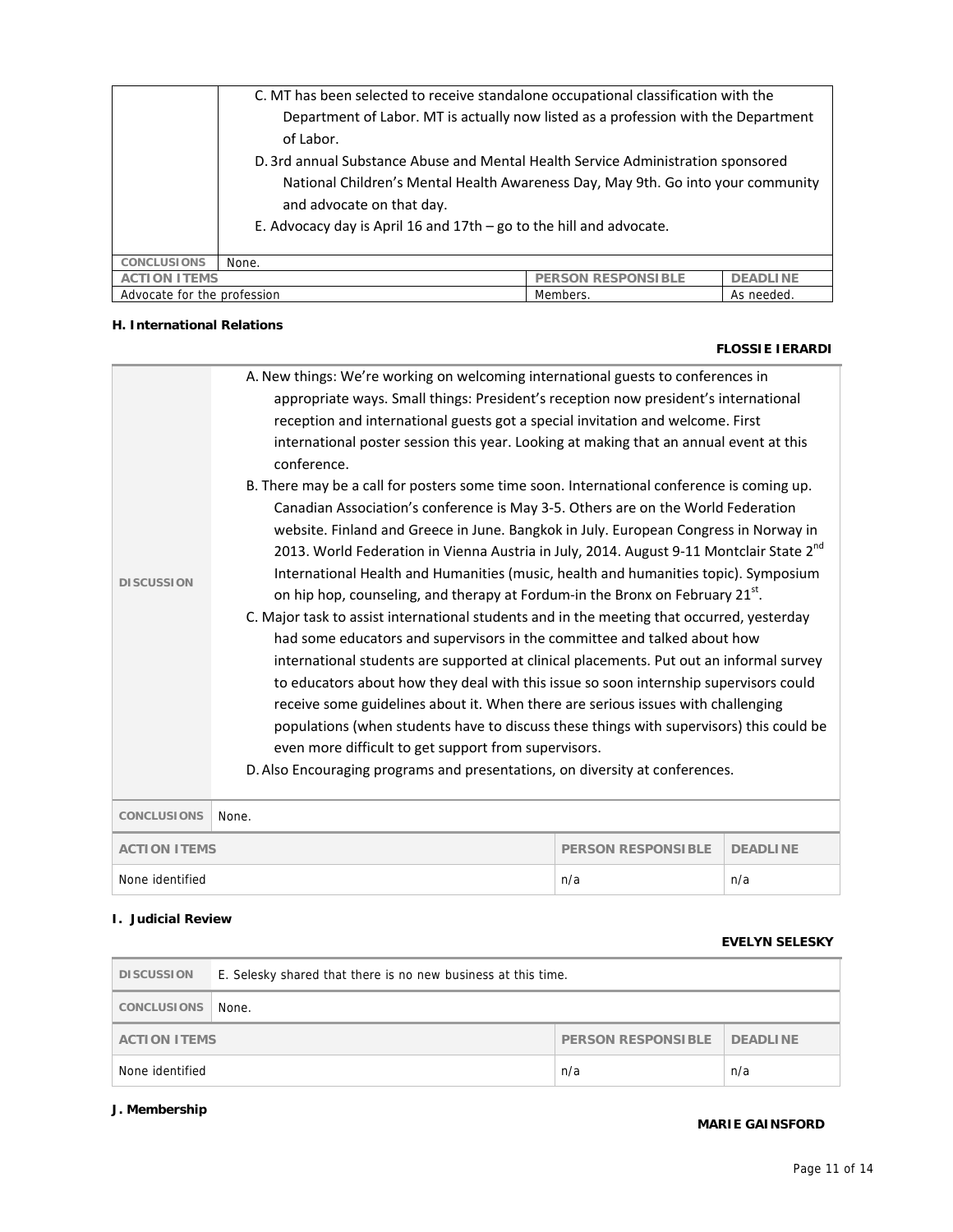| <b>DISCUSSION</b>                                                                                                    | A. Trying to compile video of people explaining why AMTA membership is important to<br>them. So if anyone wants to be in video to represent MAR region, she needs your<br>help. |  |  |
|----------------------------------------------------------------------------------------------------------------------|---------------------------------------------------------------------------------------------------------------------------------------------------------------------------------|--|--|
| <b>CONCLUSIONS</b>                                                                                                   | None.                                                                                                                                                                           |  |  |
| <b>PERSON RESPONSIBLE</b><br><b>ACTION ITEMS</b><br><b>DEADLINE</b>                                                  |                                                                                                                                                                                 |  |  |
| If you would like to create a video of why AMTA membership is<br>Members.<br>As needed.<br>important, contact Marie. |                                                                                                                                                                                 |  |  |

# **K. Professional Advocacy**

# **LEAH OSWANSKI**

| <b>DISCUSSION</b>   | A. Assist members in responding to misrepresentations of MT and better advocate. We are<br>the most active region. If we contact someone about misrepresentation, CC her because<br>they have archive.<br>B. If already have clinical self assessment guide, it's based on 2007 standards so check back<br>soon for most current revisions. |  |  |
|---------------------|---------------------------------------------------------------------------------------------------------------------------------------------------------------------------------------------------------------------------------------------------------------------------------------------------------------------------------------------|--|--|
| <b>CONCLUSIONS</b>  | None.                                                                                                                                                                                                                                                                                                                                       |  |  |
| <b>ACTION ITEMS</b> | <b>PERSON RESPONSIBLE</b><br><b>DEADLINE</b>                                                                                                                                                                                                                                                                                                |  |  |
| None identified     | n/a<br>n/a                                                                                                                                                                                                                                                                                                                                  |  |  |

# **L. Reimbursement**

### **SUSAN KNECHTEL**

| <b>DISCUSSION</b>                                                   | A. Look at the AMTA online because we will have some helpful hints for you<br>B. For members only so invite people to be a member that you will get stories on a new<br>online bulletin<br>C. National-they're keeping up monitoring regulations.<br>D. Seeking clarification about MT within the Medicare perspective payment system<br>E. She will have presentation about reimbursement at Spring meeting<br>F. Webinar will get 3 hour CMTE credit<br>G. Check out the new Website, there's info there for educators<br>H. Planning presentations and exhibits to the insurance industry |  |  |
|---------------------------------------------------------------------|----------------------------------------------------------------------------------------------------------------------------------------------------------------------------------------------------------------------------------------------------------------------------------------------------------------------------------------------------------------------------------------------------------------------------------------------------------------------------------------------------------------------------------------------------------------------------------------------|--|--|
| <b>CONCLUSIONS</b><br>None.                                         |                                                                                                                                                                                                                                                                                                                                                                                                                                                                                                                                                                                              |  |  |
| <b>ACTION ITEMS</b><br><b>PERSON RESPONSIBLE</b><br><b>DEADLINE</b> |                                                                                                                                                                                                                                                                                                                                                                                                                                                                                                                                                                                              |  |  |
| None identified<br>n/a<br>n/a                                       |                                                                                                                                                                                                                                                                                                                                                                                                                                                                                                                                                                                              |  |  |

# **M. Research**

#### **KATHY MURPHY FOR ANTHONY MEADOWS**

|                   | A. There is a research and special projects grant. Educators should have gotten email from           |
|-------------------|------------------------------------------------------------------------------------------------------|
|                   | me announcing that. Please let grad students know if they need help with their thesis or             |
|                   | dissertation there is money available. Applications are due by Februrary 15 <sup>th</sup> and awards |
| <b>DISCUSSION</b> | at regional conference. Guidelines also on MAR website. Guidelines and application are               |
|                   | on MAR website. Also a research poster session at MAR conference so if completed                     |
|                   | research and want to submit an abstract that should go to Gene Berens and is on the                  |
|                   | website. And session will run different this year, posters will be out throughout the                |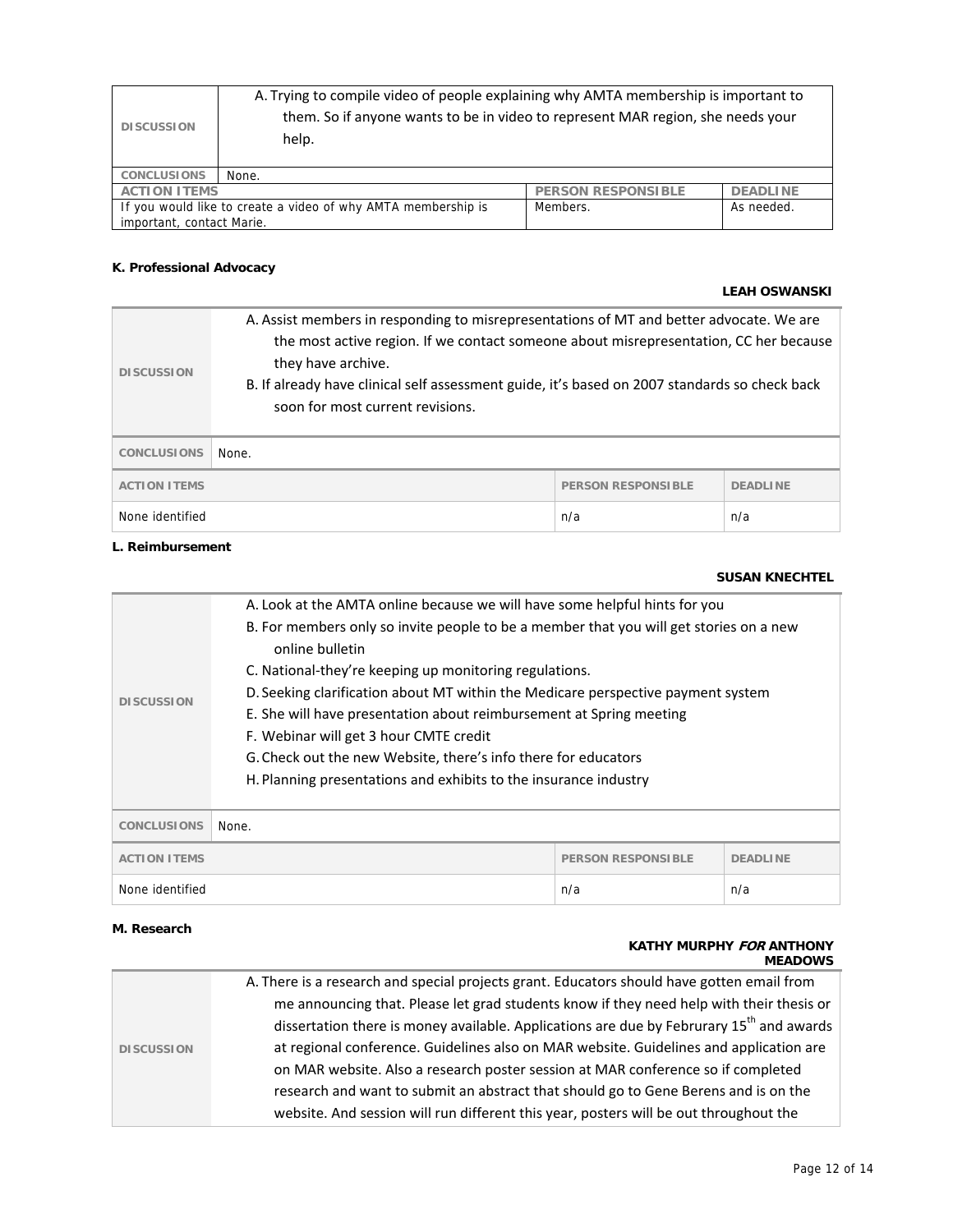|                                                                                              | entire conference.<br>B. Christian gold will be joining us and doing a presentation related to research and<br>something special for educators also. |  |  |
|----------------------------------------------------------------------------------------------|------------------------------------------------------------------------------------------------------------------------------------------------------|--|--|
| <b>CONCLUSIONS</b>                                                                           | None.                                                                                                                                                |  |  |
| <b>PERSON RESPONSIBLE</b><br><b>ACTION ITEMS</b><br><b>DEADLINE</b>                          |                                                                                                                                                      |  |  |
| Members.<br>Grad students interested in money for their research should apply.<br>As needed. |                                                                                                                                                      |  |  |

# **N. Special Target Populations**

# **GRETCHEN CHARDOS BENNER**

| <b>DISCUSSION</b>                                                   | A. There was a special target populations luncheon yesterday and we will see if there is<br>interest for one at regional as well. Lots of online networking for clinicians with special<br>target populations and you can contact people to network with online. Get in touch<br>with Gretchen if you need anything. |  |  |
|---------------------------------------------------------------------|----------------------------------------------------------------------------------------------------------------------------------------------------------------------------------------------------------------------------------------------------------------------------------------------------------------------|--|--|
| <b>CONCLUSIONS</b>                                                  | None.                                                                                                                                                                                                                                                                                                                |  |  |
| <b>ACTION ITEMS</b><br><b>PERSON RESPONSIBLE</b><br><b>DEADLINE</b> |                                                                                                                                                                                                                                                                                                                      |  |  |
| None identified<br>n/a<br>n/a                                       |                                                                                                                                                                                                                                                                                                                      |  |  |

# **O. Standards of Clinical Practice**

# **ROBERT MILLER**

| <b>DISCUSSION</b>                                | A. Charged with exploring medical standards in NICU. Received feedback before last year's<br>conference and at conference did lots of work reviewing and making changes to<br>standards, some of which were sent back. Looking at updating language to standards of<br>practice, making changes for short/long term. Mostly cosmetic language.<br>B. Standards are available online and you can look at those. Not the most up to date version<br>but working on getting most recent up there. |                 |  |
|--------------------------------------------------|------------------------------------------------------------------------------------------------------------------------------------------------------------------------------------------------------------------------------------------------------------------------------------------------------------------------------------------------------------------------------------------------------------------------------------------------------------------------------------------------|-----------------|--|
| <b>CONCLUSIONS</b>                               | None.                                                                                                                                                                                                                                                                                                                                                                                                                                                                                          |                 |  |
| <b>ACTION ITEMS</b><br><b>PERSON RESPONSIBLE</b> |                                                                                                                                                                                                                                                                                                                                                                                                                                                                                                | <b>DEADLINE</b> |  |
| None identified                                  | n/a<br>n/a                                                                                                                                                                                                                                                                                                                                                                                                                                                                                     |                 |  |

## **P. STUDENT AFFAIRS P. STUDENT AFFAIRS**

| <b>DISCUSSION</b>              | A. If you are interested or know a colleague who would like to evaluate the E. Gaston<br>scholarship, let her know. Looking at some regions doing Passages online through an<br>online video conference.<br>B. Some regions are having officers sign a code of contact. |                           |                 |
|--------------------------------|-------------------------------------------------------------------------------------------------------------------------------------------------------------------------------------------------------------------------------------------------------------------------|---------------------------|-----------------|
| <b>CONCLUSIONS</b>             | None.                                                                                                                                                                                                                                                                   |                           |                 |
| <b>ACTION ITEMS</b>            |                                                                                                                                                                                                                                                                         | <b>PERSON RESPONSIBLE</b> | <b>DEADLINE</b> |
| None identified.<br>n/a<br>n/a |                                                                                                                                                                                                                                                                         |                           |                 |

# **Q. Communications and Technology**

#### **MATTHEW PHILLIPS**